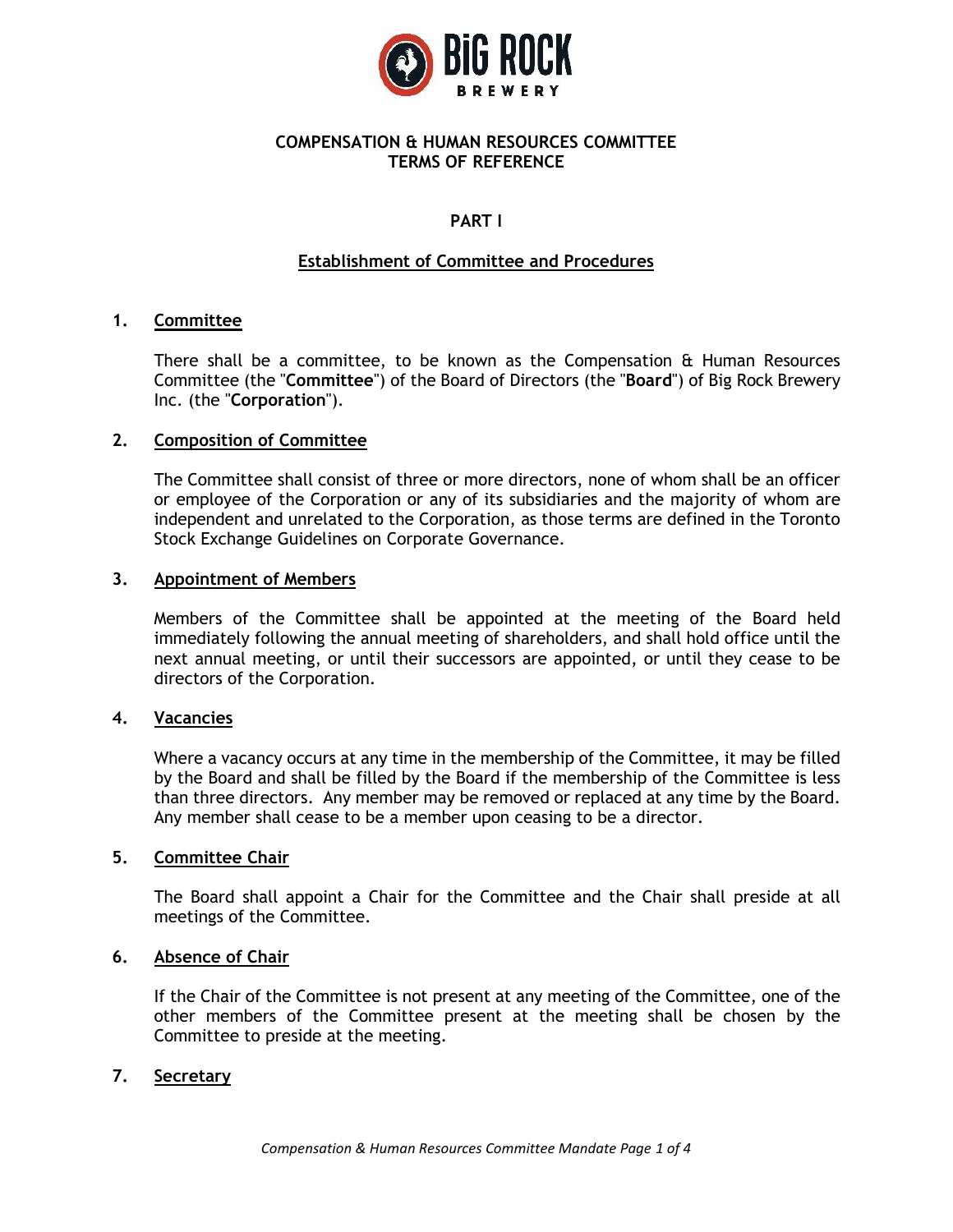

The Committee shall appoint a Secretary at each meeting of the Committee who need not be a director of the Corporation.

## **8. Meetings**

The Chair or any two members of the Committee may call a meeting of the Committee. The Committee shall meet at least two times per year. All Committee members are expected to attend each meeting, in person or by electronic media.

## **9. Quorum**

Two members of the Committee, present in person or by electronic media that permit all persons participating in the meeting to speak to each other, shall constitute a quorum. All decisions must be unanimous or referred to the Board. No business may be transacted by the Committee except at a meeting of its members at which a quorum of the Committee is present or by a resolution in writing signed by all of the members of the Committee.

## **10. Notice of Meetings**

Notice of the time and place of every meeting shall be given in writing or via electronic communication to each member of the Committee at least 72 hours prior to the time fixed for such meeting, provided, however*,* that a member may in any manner waive a notice of a meeting; and attendance of a member at a meeting is a waiver of notice of the meeting, except where a member attends a meeting for the express purpose of objecting to the transactions of any business on the grounds that the meeting is not lawfully called. An annual schedule of meetings is to be established and maintained.

## **11. Attendance of Guests at Meeting**

The Committee may invite such officers, directors and employees of the Corporation as it may see fit from time to time to attend at meetings of the Committee and assist thereat in the discussion and consideration of the matters being considered by the Committee.

## **12. Procedure, Minutes and Reporting**

The Committee shall fix its own procedure at meetings, keep minutes of its proceedings and report to the Board when the Committee may deem appropriate (but not later than the next meeting of the Board). Meeting agendas will be prepared and provided in advance to members, along with appropriate meeting materials.

## **13. Review of Terms of Reference**

The Committee shall review its terms of reference periodically and recommend changes to the Board.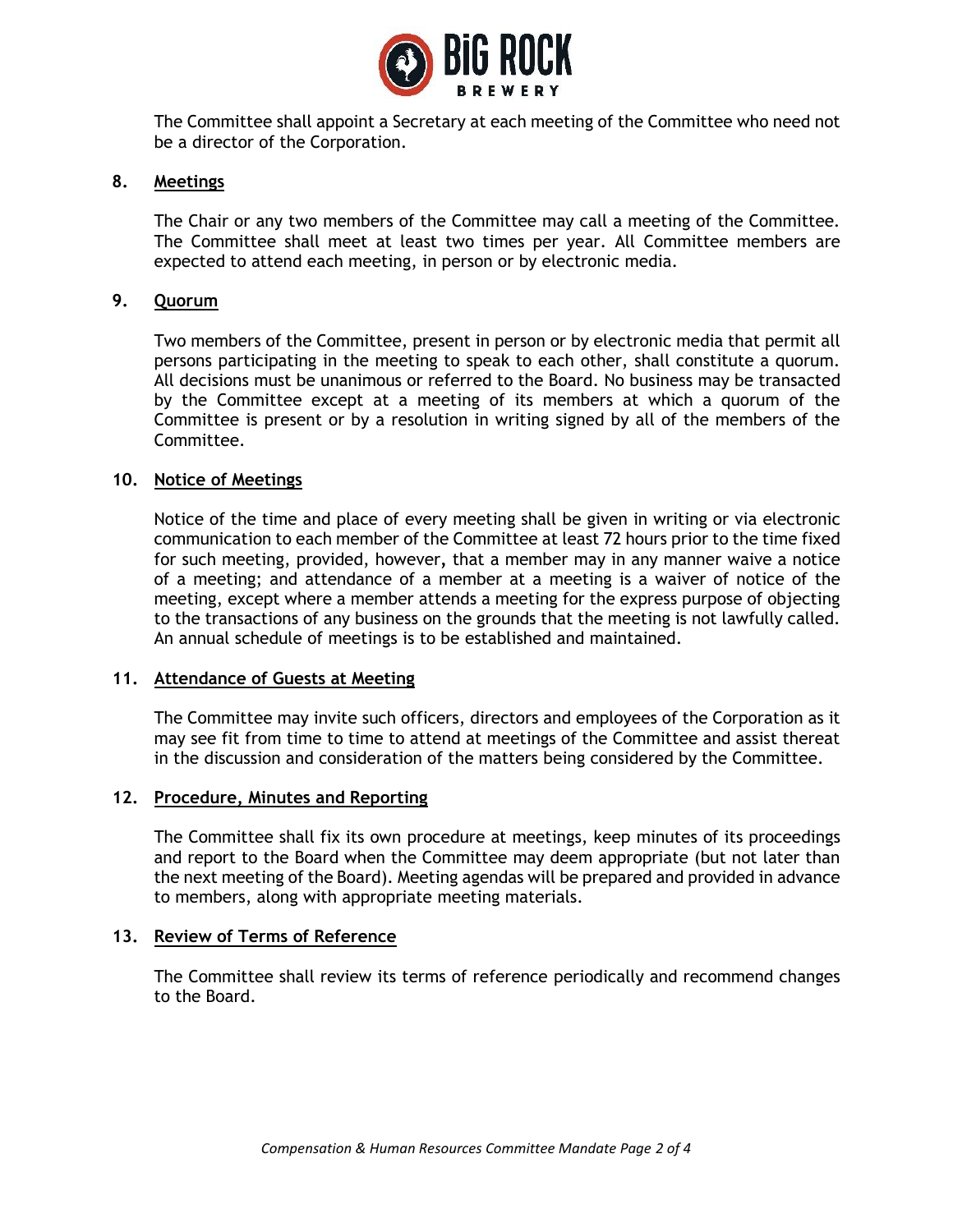

## **14. Independent Advisors**

The Committee may engage independent counsel and other advisors as it deems necessary to carry out its duties. Furthermore, the Committee has the authority to set and pay the compensation for any such advisors which are employed by the Committee.

# **PART II**

# **Mandate of Committee**

## **15. Specific Mandates**

The Committee shall:

- (a) review and approve the Corporation's goals and objectives relevant to the President and CEO's compensation and to recommend for approval by the independent directors of the Board such compensation package and goals and objectives;
- (b) evaluate the President and CEO's performance on an annual basis as such performance relates to the established goals and objectives;
- (c) make recommendations to the Board with respect to incentive compensation and equity based plans, and significant changes to pension and other benefit plans;
- (d) adopt, administer, approve and ratify awards under incentive compensation and stock plans, including amendments to the awards made under any such plans and review and monitor awards under such plans;
- (e) review with the President and CEO and comment upon recommendations to the Board for:
	- **•** the compensation plans for senior executive officers of the Corporation;
	- **•** in cooperation with the Audit Committee, the appointment of the CFO prior to consideration by the Board;
	- the appointment of all other senior executive officers prior to consideration by the Board;
	- **•** employment contracts and any other individual financial arrangements; and
	- **EXECT** termination settlements for senior management.
- (f) periodically review and reassess the adequacy of this mandate and these terms of reference;
- (g) review director compensation periodically or otherwise as it deems appropriate and make a recommendation to the Board;
- (h) review executive compensation disclosure before the public disclosure by the Corporation;